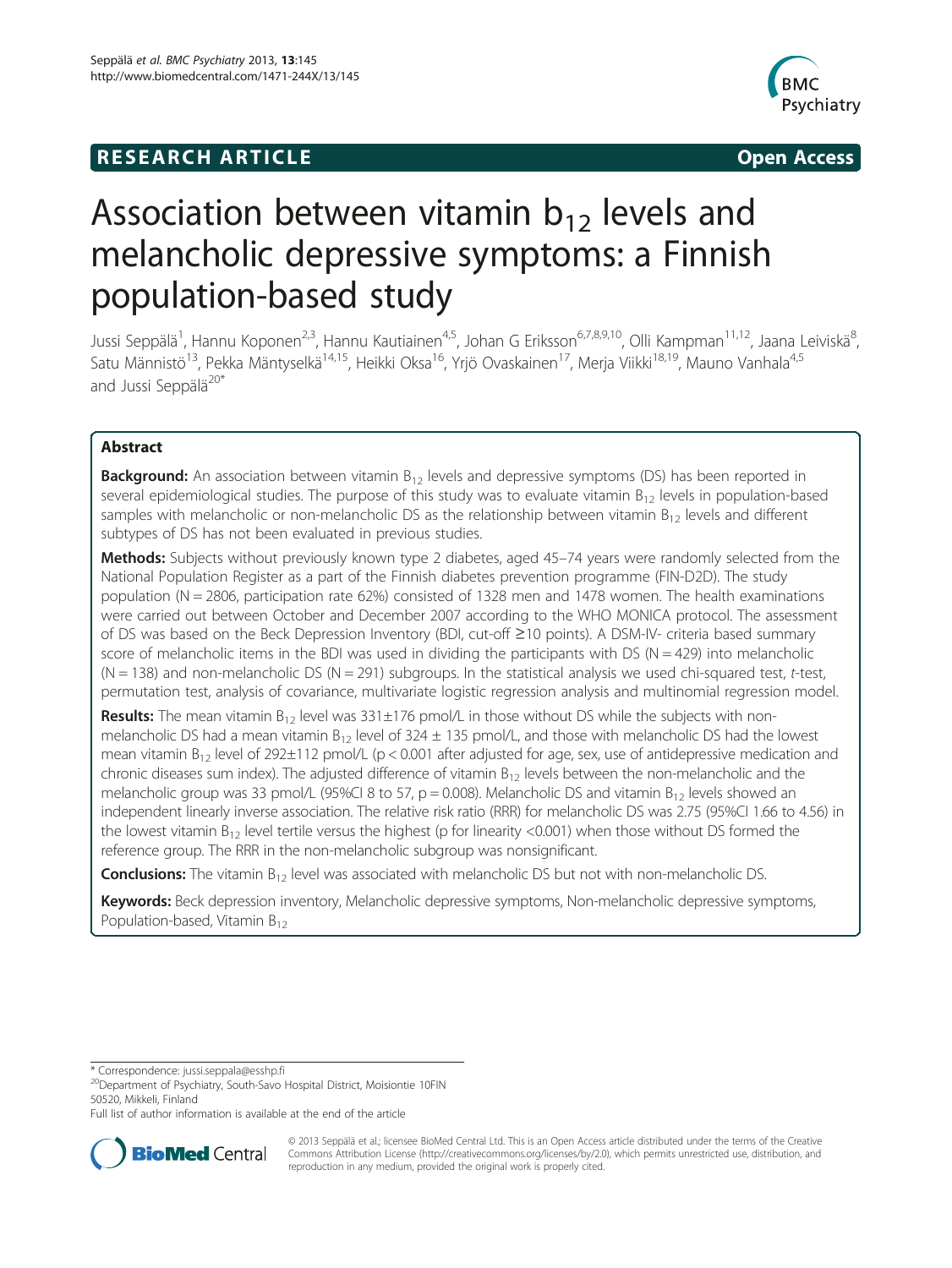# Background

Depression is a global public health problem particularly in developed countries. Recently, the World Health Organization estimated that unipolar depressive disorder remains one of the leading causes of total disability adjusted life years (DALY's ) worldwide [\[1](#page-6-0)]. It accounts for 8% of total DALY's in the Americas and 6% in Europe [[2\]](#page-6-0). Overall, the 12-month and lifetime prevalence rates of depression are approximately 12% and 24% among U.S. men and women, respectively [[3\]](#page-6-0).

A wide array of etiological hypotheses has been suggested to underlie depression. Of the biological hypotheses, the monoamine hypothesis proposes an important etiological role for serotoninergic or noradrenergic dys-function in depression [[4\]](#page-6-0). Besides folate, vitamin  $B_{12}$  is involved in single-carbon transfer reactions needed for the production of serotonin and other monoamine neu-rotransmitters [\[5](#page-6-0)]. Vitamin  $B_{12}$  deficiency may also result in the accumulation of homocysteine, which has been suggested to lead to exito-toxic reactions and may enhance depression [[6](#page-6-0),[7\]](#page-6-0). Homocysteine can be remethylated to methionine, which requires vitamin  $B_{12}$ [[8\]](#page-6-0). Methionine is the immediate precursor of Sadenosylmethionine (SAM), the methyl donor of numerous methylation reactions in the brain, many of which are directly involved in the synthesis and metabolism of dopamine, norepinephrine and serotonin [[9\]](#page-6-0). These findings form a plausible link between vitamin  $B_{12}$  and mood, and may also indicate that the association between depression and vitamin  $B_{12}$  could be mediated through monoamine synthesis.

In clinical studies, lower vitamin  $B_{12}$  levels have been found to be associated with severe depression [\[10,11](#page-6-0)]. Low serum vitamin  $B_{12}$  levels are also detected in approximately 20% of psychiatric patients [[12](#page-6-0)]. On the other hand, high vitamin  $B_{12}$  levels were associated with a good treatment outcome in patients with major depressive disorders in a clinical setting [\[13\]](#page-6-0). However, a small randomised trial found no improvement in depression after the administration of vitamin  $B_{12}$  as an adjuvant [[14](#page-6-0)].

The three cross-sectional studies and one prospective population-based study that have reported a connection between vitamin  $B_{12}$  levels and DS or depressive disorders were conducted on older adults [\[15-18](#page-6-0)]. In the Women's Health and Aging Study  $B_{12}$  deficiency was associated with a two-fold increased risk of severe depression [\[15](#page-6-0)]. The Rotterdam Study found that  $B_{12}$  deficiency was independently associated with depressive disorder among older adults [[16\]](#page-6-0). A study among Chinese older adults also found a correlation between deficient levels of vitamin  $B_{12}$  and greater risk of DS [[18\]](#page-6-0). The only existing community-based prospective study reported that lower levels of vitamin  $B_{12}$  at baseline were associated with a higher risk of incident of depression on 2–3 year follow-up among older Korean people [[17](#page-6-0)]. However, previous results have been somewhat inconsistent, since some studies, mainly conducted in younger populations, have found no association between vitamin  $B_{12}$  levels and DS or depressive disorders [[19-23](#page-6-0)].

# Methods

# Study population and the setting of the study

The Finnish type 2 diabetes (FIN-D2D) survey is the implementation project of a national programme for the prevention of type 2 diabetes covering a population of 1.5 million during the years 2003–2008 [\[24](#page-6-0)]. The specific aims were to improve the screening of people at risk of diabetes and the detection of undiagnosed diabetes, as well as the prevention of diabetes among national population.

A random sample of 4500 subjects without previously known type 2 diabetes, aged 45–74 years, stratified according to gender and 10-year age groups (45–54, 55– 64 and 65–74 years), was selected from the National Population Register of Finland in August 2007. The sampling represented three separate geographical areas with both urban and rural populations. The study participants were invited by mail to a health examination. The study population (N = 2806, participation rate 62%) consisted of 1328 men and 1478 women. The participants and the nonparticipants ( $N = 1694$ ) did not differ with regard to age or gender distribution. The Ethical Committee of the Hospital District of Helsinki and Uusimaa approved the study protocol. All participants gave their written informed consent prior to participation in the study.

# Design of the study and measurements Depressive symptoms

DS were assessed by using the Beck Depression Inventory (BDI), which is a 21-item self-report questionnaire consisting of symptoms and attitudes related to depression [\[25](#page-6-0)]. The items are summed in a total score with a range from 0 to 63. The cut-off point for DS was 10, which has been reported to be a feasible instrument for depression screening [[26\]](#page-6-0). It has also been shown to be a useful tool for detecting depressive symptoms in various adult populations [\[27](#page-6-0)-[32](#page-7-0)]. Out of the whole study population, 429 (15%) subjects with a BDI score  $\geq 10$ were identified. In order to examine the effect of the subtype of DS, we used a summary score of melancholic symptoms in the BDI based on the DSM-IV- defined criteria for melancholic depression (sadness, past failure, loss of pleasure, guilty feelings, punishment feelings, loss of interest, irritability, change of sleeping and appetite) in dividing the participants with increased DS into melancholic and non-melancholic depressive symptom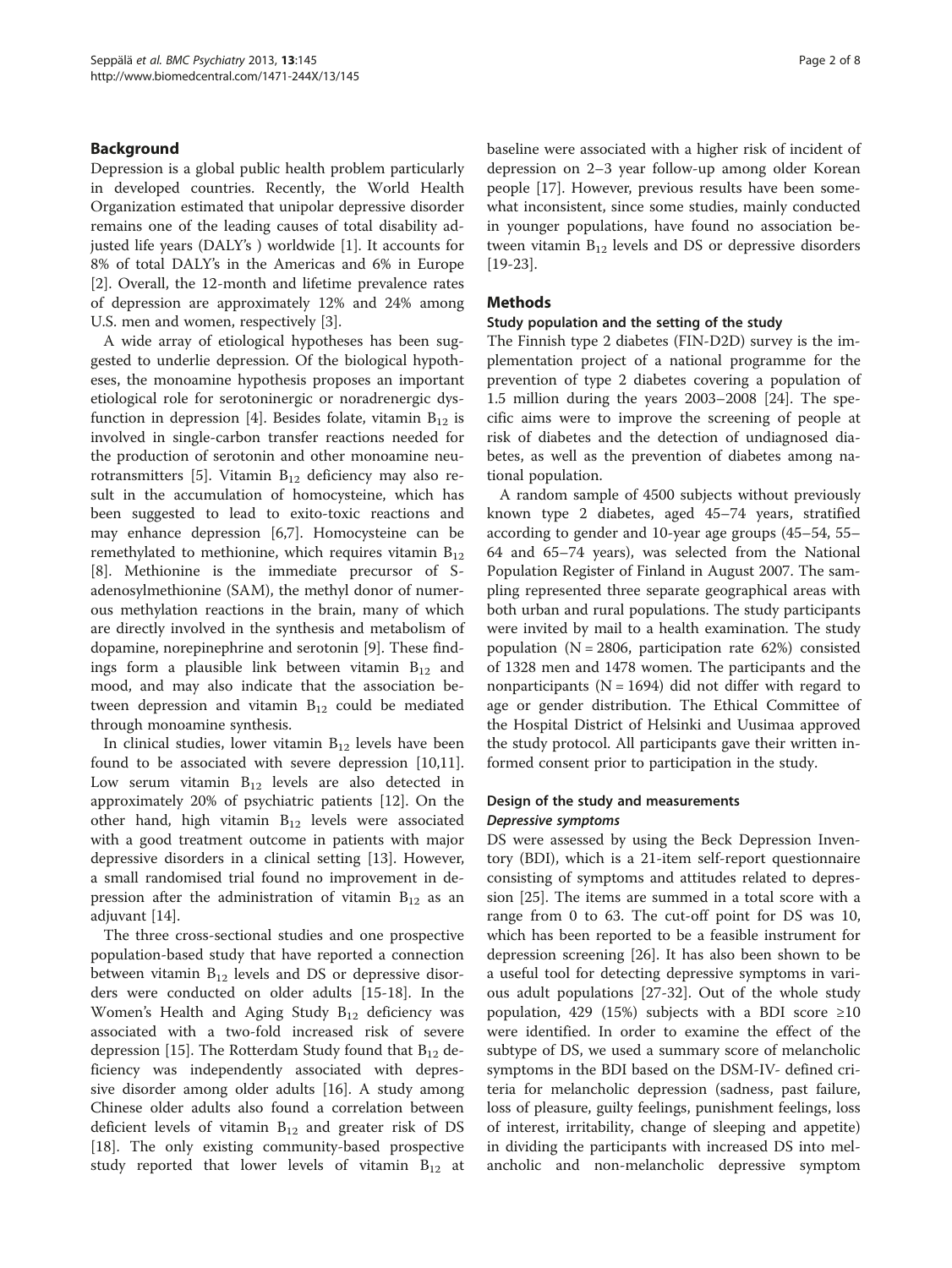subgroups in a similar way that has been published to be useful in several previous studies. The subjects were defined to have DS with melancholic characteristics when the number of melancholic symptoms exceeded the number of non-melancholic symptoms [\[29](#page-6-0)[,33-36](#page-7-0)]. When using this method the subject had to score 2 or 3 points in each chosen item in order to have a positive item (a melancholic or a non-melancholic item).

# Laboratory analysis

The study methods followed the World Health Organization MONICA protocol [\[37](#page-7-0)]. After an overnight fast, blood samples were drawn for basic biochemical measurements, including serum vitamin  $B_{12}$ . The serum and plasma were separated within one hour by centrifugation at room temperature. The samples were then aliquoted into storage tubes and stored at a minimum of −20°C. The samples were later transported frozen to the National Institute for Health and Welfare and stored at −70°C until analyzed at the laboratory of the Disease Risk Unit.

Serum vitamin  $B_{12}$  was measured with an Architect ci82000 analyzer (Abbott Laboratories, Abbott Park, IL) using the Chemiluminescent Microparticle Immuno Assay (CMIA). The reference range was 138–652 pmol/L for the normal serum vitamin  $B_{12}$  level. The interassay coefficients of variation (CV) of  $B_{12}$  vitamin were 6.2% and 5.0% at the levels of 150 pmol/L and 380 pmol/L, respectively.

# Other measurements

Height was measured to the nearest 0.1 cm, and weight was measured in light clothing to the nearest 0.1 kg. The body mass index (BMI) was calculated as weight (kg) divided by the square of height (m). Waist circumference was measured midway between the lowest rib margin and the iliac crest. Education was assessed according to years of education. The participants reported their marital status, and were categorized as married, single, separated or widowed. Employment status was inquired, and the number of employed participants was counted. Current smoking and alcohol consumption were assessed with self-administered questionnaires, and dichotomized (no or yes). Leisure- time physical activity (LTPA) was assessed with the question: "How much physical activity do you practice during leisure- time?" Response categories were: In my leisure- time I 1) read, watch television and do things that do not require physical activity; 2) walk, ride a bicycle or exercise in other ways requiring physical activity for at least four hours a week; 3) have physical activities to maintain my condition such as jogging, cross-country skiing, aerobics, swimming or ball games at least three hours a week; and 4) practice regularly for competitions in running, crosscountry skiing, orienteering, ball games, or other heavy

physical exercise several times a week. The intensity of LTPA was classified as low (category 1), moderate (category 2) or high (categories 3 and 4) [\[31](#page-6-0)]. A chronic diseases sum index was based on the question "Have you had any of the following diseases that have been diagnosed or treated by a doctor in the last 12 months?" The diseases included elevated blood pressure, heart failure, angina pectoris/other cardiovascular event, diabetes, cancer, bronchial asthma/emphysema and rheumatoid arthritis/other arthropathy/spinal diseases. The chronic diseases sum index ranged from 0 to 7 [[32\]](#page-7-0). The use of antidepressive medications was also recorded.

# Statistical analysis

The data are presented as means with standard deviations or counts with percentages. Groups were statistically compared using the t-test, permutation test or chisquared test, as appropriate. The statistical significance between groups was B12 level evaluated by bootstrap type analysis of covariance (ANCOVA) with appropriate contrast Multinomial logistic regression was used to analyze the relative risk ratios (RRR) and their 95% confidence intervals (95% CI) for the presence of nonmelancholic and melancholic DS with appropriate contrasts. Adjusted continuous relationship between vitamin B12 levels and BDI score was analyzed using regression analysis (with bootstrap based standard error), squared term of the BDI score was added to an equation.

The multinomial (polytomous) logistic regression model is an extension of the binomial logistic regression model and is used when the dependent variable has more than two nominal (unordered) categories.

# Results

The study population  $(N = 2806)$  included 429 subjects (15%) with a BDI score ≥10. Table [1](#page-3-0) presents the sociodemographic characteristics of the two subgroups with BDI scores <10 or ≥10. Participants with elevated DS were more likely to be female or older, and to have a higher BMI, be less educated, unmarried or unemployed. They also used less alcohol and were less physically active than their non-depressed counterparts. Subjects with increased DS had a higher chronic diseases sum index, and more often used antidepressive medication.

Vitamin  $B_{12}$  levels differed between males and females (serum vitamin  $B_{12}$  343 ± 168 pmol/L for females and  $312 \pm 171$  pmol/L for males; p < 0.001). In order to further examine the vitamin  $B_{12}$  levels in subjects with depressive symptoms they were subdivided into groups with predominantly melancholic  $(N = 138)$  and nonmelancholic DS (N = 291). The mean vitamin  $B_{12}$  level was 331±176 pmol/L in those without DS while the subjects with non-melancholic DS had a mean vitamin  $B_{12}$ level of  $324 \pm 135$  pmol/L, and those with melancholic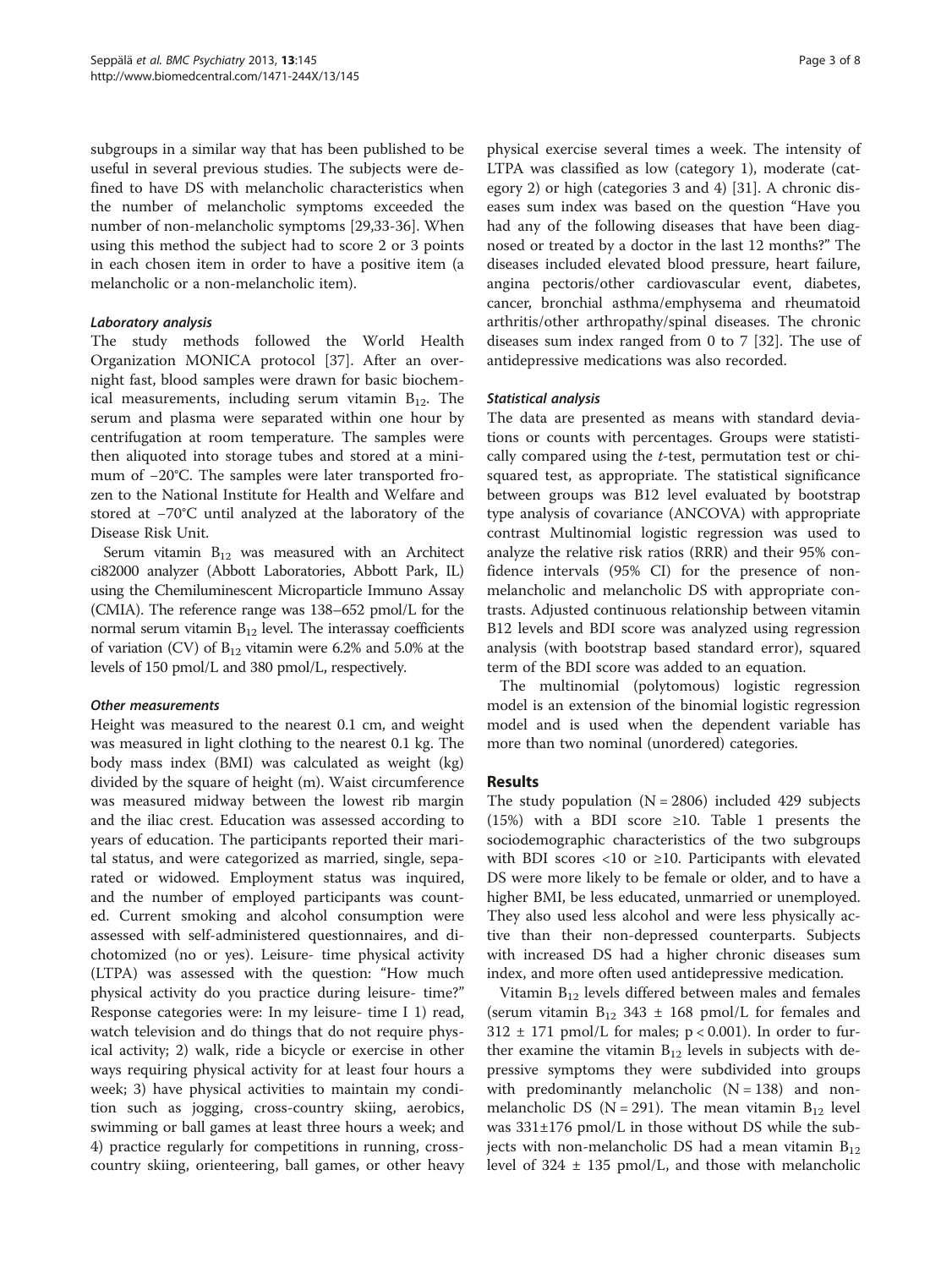|                                                 | Depressive symptoms status  |                            | P-value |
|-------------------------------------------------|-----------------------------|----------------------------|---------|
|                                                 | BDI score <10<br>$N = 2377$ | BDI score ≥10<br>$N = 429$ |         |
|                                                 |                             |                            |         |
| Female, n (%)                                   | 1215(51)                    | 263(61)                    | < 0.001 |
| Age, years, mean (SD)                           | 59 (8)                      | 61(9)                      | < 0.001 |
| Body mass index (kg/m <sup>2</sup> ), mean (SD) | 27.3(4.7)                   | 28.6(5.6)                  | < 0.001 |
| Education years, mean (SD)                      | 11(8.14)                    | 10(8.13)                   | < 0.001 |
| Marital status, n (%)                           |                             |                            | < 0.001 |
| Married                                         | 1842 (78)                   | 286 (67)                   |         |
| Single                                          | 181(8)                      | 47(11)                     |         |
| Separated                                       | 215(9)                      | 61(14)                     |         |
| Widowed                                         | 130(5)                      | 33(8)                      |         |
| Employed, n (%)                                 | 1229 (52)                   | 113 (26)                   | < 0.001 |
| Current smoker, n (%)                           | 508 (21)                    | 111(26)                    | 0.038   |
| Using alcohol, n (%)                            | 1465 (62)                   | 225 (52)                   | < 0.001 |
| Leisure time physical activity, n (%)           |                             |                            | < 0.001 |
| Low                                             | 375 (16)                    | 141 (35)                   |         |
| Moderate                                        | 1391 (60)                   | 218 (54)                   |         |
| High                                            | 561 (24)                    | 46 (11)                    |         |
| Chronic diseases sum index (0-7), mean (SD)     | 0.60(1.06)                  | 1.12(1.30)                 | < 0.001 |
| Use of antidepressive medication, n (%)         | 71(3)                       | 77 (18)                    | < 0.001 |

# <span id="page-3-0"></span>Table 1 Demographic and clinical data at baseline according to depressive symptom status

Abbreviations. BDI-score ≥10 includes 291 subjects with non-melancholic DS and 138 subjects with melancholic DS.

BDI = Beck Depression Inventory.

DS = depressive symptoms.

DS had the lowest mean vitamin  $B_{12}$  level of 292 $\pm$ 112 pmol/L (p < 0.001 after adjusted for age, sex, use of antidepressive medication and chronic diseases sum index) (Figure 1A). The adjusted difference of vitamin  $B_{12}$ levels between the non-melancholic and the melancholic

group was 33 pmol/L (95%CI 8 to 57,  $p = 0.008$ ). No difference was found between those without DS and the non-melancholic group (Figure 1A). The vitamin  $B_{12}$ levels were significantly lower in the sub-group of melancholic depressive symptoms scoring 10–14 in the BDI.



symptoms based to BDI scores. A: The association of vitamin  $B_{12}$  levels with the non-melancholic or the melancholic depressive symptoms and the non-depressive symptoms. **B**: The association of vitamin  $B_{12}$  levels with severity of the non-melancholic and the melancholic depressive symptoms according to the BDI-scores. C: Non-linear quadric model of the vitamin B12 levels versus BDI score. Model adjusted using age, sex, use of antidepressive medication and chronic diseases. The gray band gives the 95% confidence intervals. BDI, Beck Depression Inventory; NmDS, non-melancholic depressive symptoms; MDS, melancholic depressive symptoms.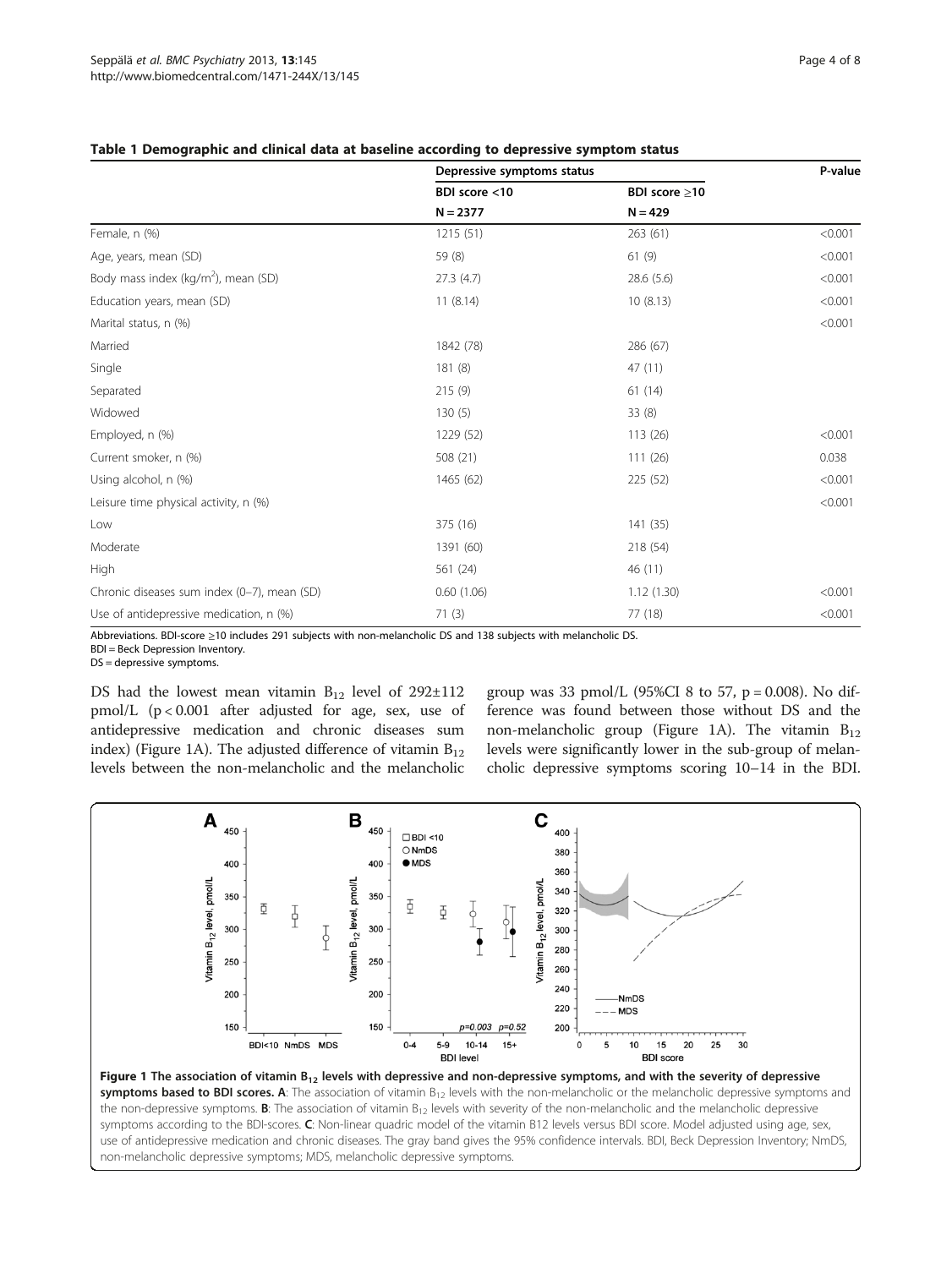The association of vitamin  $B_{12}$  levels with the nonmelancholic and melancholic depressive symptoms when subdivided according to the BDI-scores is presented in Figure [1B](#page-3-0).

Figure [1](#page-3-0)C shows adjusted continuous relationship between vitamin B12 levels and BDI score.

In the multinomial regression analysis there was an independent linearly inverse association between the vitamin  $B_{12}$  tertiles and melancholic depressive symptoms: the relative risk ratio (RRR) was 2.75 (95% CI 1.66 to 4.56, p for linearity <0.001) in the lowest vitamin  $B_{12}$ level tertile as compared to the highest when those without DS formed the reference group (Table 2). There was no association between  $B_{12}$  vitamin tertiles and nonmelancholic DS, since the RRR for the lowest vitamin  $B_{12}$  level tertile versus the highest was 1.20 (95% CI 0.86) to 1.66, p for linearity 0.28) (Table 2).

# **Discussion**

The novel finding in our population-based study, controlled for multiple potential confounders, was that vitamin  $B_{12}$  levels showed an independent linearly inverse association with the risk of melancholic DS but not with non-melancholic DS. This result is in line with the monoamine hypothesis of depressive disorders connecting a low vitamin  $B_{12}$  level with diminished synthesis of serotonin and other monoamines [\[4\]](#page-6-0). In our study we observed an approximately three-fold increased RRR for melancholic DS in the lowest vitamin  $B_{12}$  tertile. Thus, the risk is very much in the same range as the results from a recent study in which vitamin  $B_{12}$  deficiency appeared to be associated with the occurrence of DS (OR =  $2.68$ ) [[18](#page-6-0)]. Two earlier studies reported similar, but somewhat lower risk levels (OR 2.05 and 1.64, respectively) [[15,16](#page-6-0)]. Previously we have reported an association between low folate intake and increasing risk of melancholic DS in this material [[36](#page-7-0)]. Homocysteine was not determined in this study.

All the previous studies showing positive relationships between vitamin  $B_{12}$  levels and DS or depressive disorders have been conducted among older populations [[15-18](#page-6-0)]. On the other hand, most previous populationbased studies not showing an association between vitamin  $B_{12}$  levels and depressive disorders or DS have been conducted on younger populations than that in our

Table 2 Relative risk ratios and their 95% confidence intervals (95% CI) from multinomial regression analysis for having non-melancholic or melancholic depressive symptoms

| <b>Variables</b>                 | NmDS versus BDI < 10 RRR (95% CI) | P-value | MDS versus BDI < 10 RRR (95% CI) | P-value  |
|----------------------------------|-----------------------------------|---------|----------------------------------|----------|
| Vitamin $B_{12}$ tertiles*       |                                   |         |                                  |          |
|                                  | 1 (reference)                     | 0.28#   | 1 (reference)                    | < 0.001# |
| Ш                                | 1.01 (0.72 to 1.41)               |         | 1.90 (1.21 to 3.22)              |          |
| $\mathbb{H}$                     | 1.20 (0.86 to 1.66)               |         | 2.75 (1.66 to 4.56)              |          |
| Male sex                         | 0.59 (0.44 to 0.79)               | < 0.001 | 0.82 (0.54 to 1.23)              | 0.34     |
| Age                              | 1.02 (1.00 to 1.04)               | 0.041   | 1.02 (1.00 to 1.05)              | 0.091    |
| BMI                              | 1.02 (1.00 to 1.05)               | 0.11    | 0.98 (0.94 to 1.02)              | 0.32     |
| Smoking                          | 1.23 (0.88 to 1.71)               | 0.23    | 1.41 (0.91 to 2.20)              | 0.13     |
| Using alcohol                    | 1.09 (0.81 to 1.45)               | 0.59    | 0.84 (0.56 to 1.26)              | 0.39     |
| <b>LTPA</b>                      |                                   | <0.001# |                                  | 0.006#   |
|                                  | 1 (reference)                     |         | 1 (reference)                    |          |
| Ш                                | 0.50 (0.37 to 0.68)               |         | 0.42 (0.27 to 0.64)              |          |
| Ш                                | $0.24$ (0.15 to 0.39)             |         | 0.43 (0.24 to 0.76)              |          |
| Years of education               | 0.98 (0.94 to 1.02)               | 0.24    | 1.00 (0.95 to 1.06)              | 0.99     |
| Living alone                     | 1.29 (0.95 to 1.75)               | 0.10    | 1.93 (1.30 to 2.88)              | 0.001    |
| Energy intake                    | 1.00 (1.00 to 1.00)               | 0.90    | 1.00 (1.00 to 1.00)              | 0.74     |
| Use of antidepressive medication | 5.51 (3.55 to 8.54)               | < 0.001 | 9.45 (5.63 to 15.86)             | < 0.001  |
| Chronic diseases sum index       | 1.41 (1.26 to 1.59)               | < 0.001 | 1.21 (1.02 to 1.45)              | 0.031    |

\* Gender specific tertiles: Male  $1 > 340$  pmol/L,  $II = 255-340$  pmol/L,  $III < 255$  pmol/L;

Female I > 380 pmol/L, II = 280–379 pmol/L, III = <280 pmol/L.

BDI = Beck Depression Inventory.

NmDS = non-melancholic depressive symptoms. MDS = melancholic depressive symptoms.

BMI = body mass index.

LTPA = leisure-time physical activity.

<sup>#</sup> P for linearity.

RRR = relative risk ratio.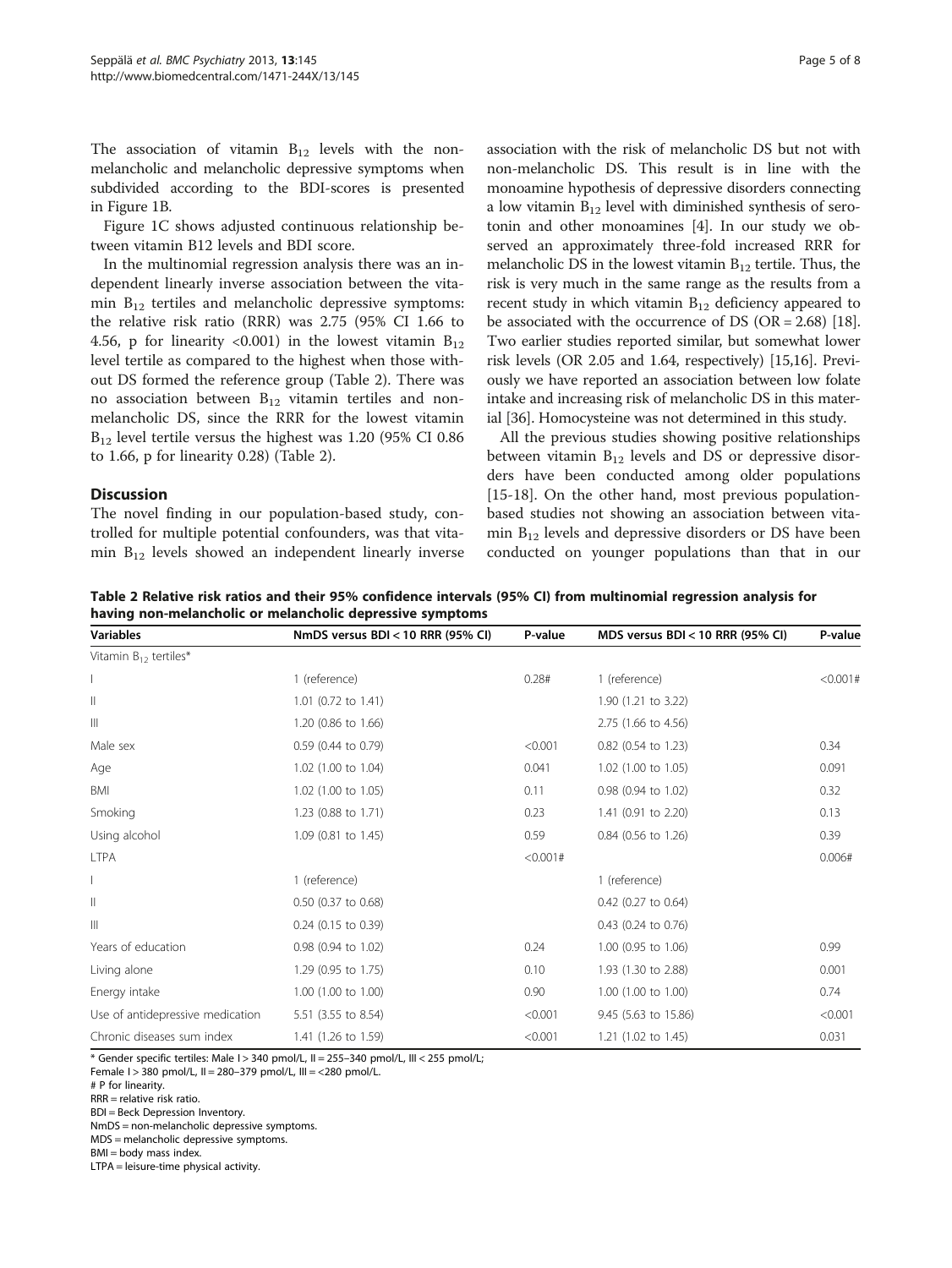study [\[20,21,23\]](#page-6-0). Exceptions are an American and an Australian study that failed to detect this association among older populations [\[19,22](#page-6-0)]. These partly inconsistent results may suggest that the age of the study population is important although methodological differences in subject selection and in the measurement methods of depressive symptoms or depression, or in the  $B_{12}$  status, may also contribute. The distribution of depressive subtypes may also be important as in our study vitamin  $B_{12}$ levels were lower in the melancholic sub-group. In addition, the severity of DS is also relevant as the difference was significant only in the sub-group of mild to moderate depression i.e. 10–14 points in the BDI. The cut-off points for BDI tertiles were selected according to previous studies suggesting BDI-score of 10 [\[25,26\]](#page-6-0) or 14 as proper cut of values [\[38,39](#page-7-0)]. Statistical reasons, such as a low number of subjects, or a large variety of vitamin  $B_{12}$  levels in the sub-group having BDI-scores ≥15 may have affected the significance of the result.

These previous results suggest that the elderly may be more vulnerable to low vitamin  $B_{12}$  levels. One plausible explanation for these findings is that vitamin  $B_{12}$  deficiency is more common in the aged. Its prevalence was 12% in the Finnish population (aged 65–100 years) compared to the finding that 5% of Canadians (age 6– 79 years) were vitamin  $B_{12}$  deficient [[40,41\]](#page-7-0). Lifestyle factors such as smoking, alcohol consumption and a vegetarian diet have been linked with anincreased risk of vitamin  $B_{12}$  deficiency in younger adults, [\[42,43\]](#page-7-0) but no such association was recorded in an aged Finnish popu-lation [[40](#page-7-0)]. No specific risk group for lower vitamin  $B_{12}$ levels could be defined among the aged [\[40](#page-7-0)]. It may also be possible that the brain effects of low vitamin  $B_{12}$  do not manifest until much later in life.

The strengths of our study include a large populationbased sample containing middle-aged and elderly subjects with a substantial prevalence of DS. The study population was also geographically representative, covering both urban and rural districts in three study areas. In addition, the study data were comprehensively examined, and we used a WHO-based study methodology [[37\]](#page-7-0). The BDI with a cut-off score of 10 points has also been shown to be a useful instrument for detecting DS in various adult populations [\[27](#page-6-0)-[32\]](#page-7-0).

The available evidence suggest some clinical utility and some validity for the concept of melancholic features [[44](#page-7-0)]. Depression with melancholic or non-melancholic features can be established by using diagnostic interviews [\[45,46](#page-7-0)]. Instead,we used a summary score of melancholic symptoms in the BDI based on the DSM-IV- defined criteria for melancholic depression in order to examine the effect of the subtype of DS [[33](#page-7-0)]. The way of dividing the DS into melancholic or non-melancholic DS has been applied in several previous studies as well [[29](#page-6-0)[,34-36\]](#page-7-0).

Unfortunately, we were not able to present sensitivity analysis due to a dicotomous, and not a continuous method established in dividing DS into melancholic and non-melancholic DS. Factor analysis was not used because symtom composition of the resultant factors may be dependant of the types of samples being studied [\[33](#page-7-0)]. Furthermore, due to population-based design of the study the amount of subjects having lower scores in the BDI was high.

However, the criteria that guided the choice for melancholic DS need to be discussed more thoroughly. The chosen melancholic symptoms in the BDI are based on the DSM-IV- defined criteria for melancholic depression [[47\]](#page-7-0). Although e.g. irritability can occur in the nondemented and demented older populations it may be quite near to agitation which is one the criteria for melancholic depression in DSM-IV [\[47,48\]](#page-7-0). The fatique and somatic factor symptoms, including irritability, may be major features of major and in particular of melancholic depression [\[49\]](#page-7-0). Irritability may be a symptom of mixed depression as well [[50](#page-7-0)]. In addition, 11-21% of persons in Finland have DS assessed according to the BDI with the same, a rather low cut-off score of 10 points, which is in line with the prevalence of 15% shown in the present study [[29,](#page-6-0)[51\]](#page-7-0).

In addition, as the study population was in advanced middle age, the generalizability of the results to younger age groups may be limited. Furthermore, due to the cross-sectional study design, we cannot make inferences of causality. However, cross-sectional studies can produce new associations or hypotheses that can be futher studied in observational settings.

# Conclusions

In our study we observed that a higher risk of melancholic depressive symptoms was associated with lower vitamin  $B_{12}$  levels. Our findings suggest that vitamin  $B_{12}$ may contribute to the pathogenesis of DS, although further studies are needed to evaluate the possible associations between DS and vitamin  $B_{12}$  levels among populations with different ages and depressive subtypes.

#### Abbreviations

ANCOVA: Analysis of co-variance; BDI: the Beck depression inventory; BMI: Body mass index; CMIA: Chemiluminescent microparticle immuno assay; CV: Coefficients of variation; DS: Depressive symptoms; FIN-D2D: the Finnish diabetes prevention programme; LTPA: Leisure time physical activity; MDS: Melancholic depressive symptoms; MONICA: Monitoring trends and determinants in cardiovascular disease; NmDS: Non-melancholic depressive symptoms; RRR: Relative risk ratio; SAM: S-adenosylmethionine; WHO: World health organisation.

#### Competing interests

The authors declare that they have no competing interests.

#### Authors' contributions

Authors HK, PM, HO and MV designed the study. Authors OK, YO and MV participated in recruiting and interviewing the patients. Authors JGE, OK, HK,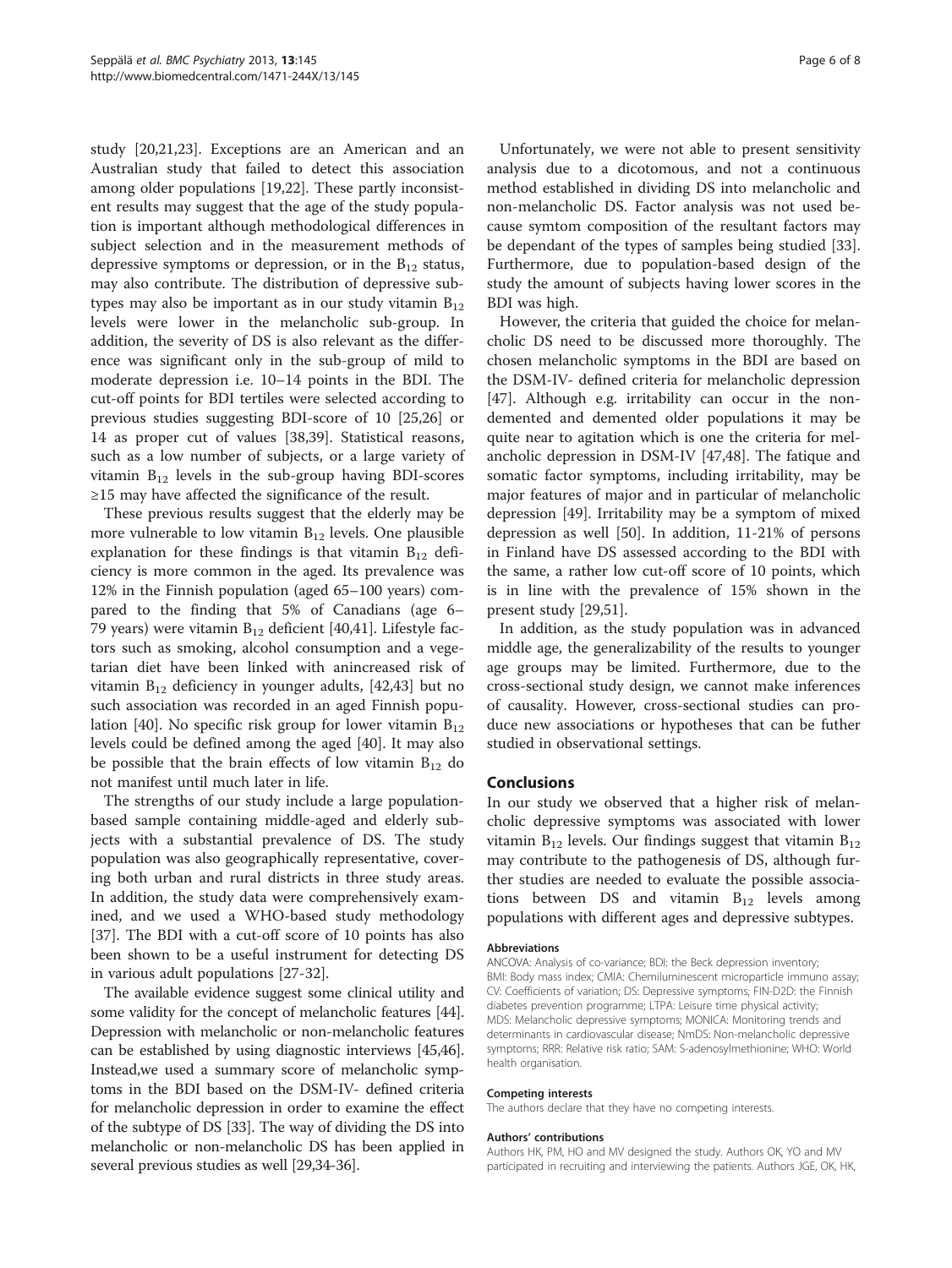<span id="page-6-0"></span>JL, SM, PM, YO, MV, MV and JS wrote the article. Author HK undertook the statistical analysis. All authors contributed to and have approved the final manuscript.

#### Acknowledgements

FIN-D2D was supported by funding from the hospital districts of Pirkanmaa, Southern Ostrobothnia, North Ostrobothnia, Central Finland and Northern Savo, the National Institute for Health and Welfare, the Finnish Diabetes Association, the Ministry of Social Affairs and Health in Finland and Finland's Slot Machine Association in cooperation with the FIN-D2D Study Group, and the Steering Committee: J. Huttunen, A. Kesäniemi, S. Kiuru, L. Niskanen, H. Oksa, J. Pihlajamäki, J. Puolakka, P. Puska, T. Saaristo, M. Vanhala, and M. Uusitupa.

None of the sponsors influenced the design or conduct of the study or the analysis or interpretation of the findings.

#### Author details

<sup>1</sup>Department of Psychiatry, South-Savo Hospital District, Mikkeli, Finland. <sup>2</sup>Department of Psychiatry, Institute of Clinical Medicine, University of Eastern Finland, P.O. Box 162770211, Kuopio, Finland. <sup>3</sup>Department of Psychiatry, Kuopio University Hospital, P.O. Box 177770211, Kuopio, Finland. <sup>4</sup>Unit of Family Practice, Central Finland Central Hospital, 40620, Jyväskylä, Finland. 5 Unit of Primary Health Care, Kuopio University Hospital, P.O. Box 177770211, Kuopio, Finland. <sup>6</sup>Department of General Practice and Primary Health Care, University of Helsinki, P.O. Box 3300014, Helsinki, Finland. <sup>7</sup>Unit of General Practice, Helsinki University General Hospital, P.O. Box 59000029, Helsinki, Finland. <sup>8</sup>National Institute for Health and Welfare, P.O. Box 3000271, Helsinki, Finland. <sup>9</sup>Folkhälsan Research Center, P.O. Box 6300014, Helsinki, Finland.  $10$ Vasa Central Hospital, 65130, Vasa, Finland.  $11$ Medical School, University of Tampere, 33014, Tampere, Finland. 12Department of Psychiatry, Seinäjoki Hospital District, 60220, Seinäjoki, Finland. 13Department of Chronic Disease Prevention, National Institute for Health and Welfare, P.O. Box 3000271, Helsinki, Finland. <sup>14</sup>Institute of Clinical Medicine, General Practice, University of Turku, 20014, Turku, Finland. <sup>15</sup>Unit of Primary Health Care, Turku University Hospital, 20520, Turku, Finland. 16Tampere University Hospital, P.O. Box 200033521, Tampere, Finland. <sup>17</sup>Private practices, Diacor, 00380, Helsinki, Finland. <sup>18</sup>Medical School, University of Tampere, *S3014, Tampere, Finland.* <sup>19</sup>Tampere Mental Health Center, P.O. Box 48733101, Tampere, Finland. <sup>20</sup>Department of Psychiatry, South-Savo Hospital District, Moisiontie 10FIN 50520, Mikkeli, Finland.

#### Received: 27 November 2012 Accepted: 15 May 2013 Published: 24 May 2013

#### References

- 1. World Health Organization (WHO): World health report 2003. Shaping the future. Geneva: WHO; 2003.
- Ustun T, Syuso-Mateos JL, Chatterji S, Mathers C, Murray CJL: Global burden of depressive disorders in the year 2000. Br J Psychiatry 2004, 184:386–392.
- 3. Kessler RC, McGonagle KA, Zhao S, Nelson CB, Hughes M, Eshleman S, Wittchen HU, Kendler KS: Lifetime and 12-month prevalence of DSM-III-R psychiatric disorders in the United States. Results from the National Comorbidity Survey. Arch Gen Psychiatry 1994, 51:8–19.
- 4. Stahl SM: Stahl`s essential psychopharmacology. Neuroscientific basis and practical applications. 3rd edition. Cambridge, UK: Cambridge University Press; 2008.
- 5. Coppen A, Swade J, Jones SA, Armstrong RA, Blair JA, Leeming RJ: Depression and tetrahydrobiopterion: the folate connection. J Affect Disord 1989, 16:121–130.
- 6. Stabler SP, Allen RH, Saavge DG, Lindebaum J: Clinical spectrum and diagnosis of cobalamin deficiency. Blood 1990, 76:871–881.
- 7. Parnetti L, Bottiglieri T, Lowenthal D: Role of homocysteine in age-related vascular and non-vascular diseases. Ageing 1997, 9:241–257.
- 8. Bottigieri T: Homocysteine and folate metabolism in depression. Prog Neuro-Psychopharmacol Biol Psychiatry 2005, 29:1103–1112.
- 9. Bottiglieri T, Laundy M, Crellin R, Toone BK, Carney MW, Reynolds EH: Homocysteine, folate, methylation, and monoamine metabolism in depression. J Neurol Neurosurg Psychiatry 2000, 69:228-232.
- 10. Bell IR, Edman JS, Morrow FD, Marby DW, Mirages S, Rerrone G: B complex vitamin patterns in geriatric and young adult inpatients with major depression. J Am Geriatr Soc 1991, 39:252–257.
- 11. Mischoulon D, Burger JK, Spillmann MK, Worthington JJ, Fava M, Alpert JE: Anemia and macrosytosis in the prediction of serum folate and vitamin B-12 status, and treatment outcome in major depression. J Psychosom Res 2000, 49:183–187.
- 12. Elsborg L, Hansen T, Rafaelsen OJ: Vitamin B12 concentrations in psychiatric patients. Acta Psych Scand 1979, 59:145–152.
- 13. Hintikka J, Tolmunen T, Tanskanen A, Viinamäki H: High vitamin B<sub>12</sub> level and good treatment outcome may be associated in major depressive disorder. BMC Psychiatry 2003, 3:17.
- 14. Hvas AM, Juul S, Lauritzen L, et al: No effect of vitamin  $B_{12}$  treatment on cognitive function and depression: a randomized placebo controlled study. J Affect Disord 2004, 81:269-273.
- 15. Penninx B, Guralnik J, Ferrucci L, Fried L, Allen R, Stabler S: Vitamin  $B_{12}$ deficiency and depression in physically disabled older women: epidemiological evidence from the women's health and aging study. Am J Psychiatry 2000, 157:715–721.
- 16. Tiemeier H, van Tuijl H, Hofman A, Meijer J, Kiliaan A, Breteler M: Vitamin  $B_{12}$ , folate and homocysteine in depression: the Rotterdam study. Am J Psychiatry 2002, 159:2099–2101.
- 17. Kim JM, Stewart R, Kim SW, Yang SJ, Shin IS, Yoon JS: Predictive value of folate, vitamin  $B_{12}$  and homocysteine levels in late-life depression. Br J Psychiatry 2008, 192:268–274.
- 18. Ng T-P, Feng L, Niti M, Kua E-H, Yap K-B: Folate, vitamin B<sub>12.</sub> homocysteine, and depressive symptoms in a population sample of older Chinese adults. JAGS 2009, 57:871–876.
- 19. Lindeman R, Romero L, Koehler K, Liang H, LaRue A, Baumgartner R, Garry PJ: Serum vitamin  $B_{12}$ , C and folate concentrations in the New Mexico elder health survey: correlations with cognitive and affective functions. J Am Coll Nutr 2000, 19:68–76.
- 20. Morris MS, Fava M, Jacques PF, Selhub J, Rosenberg IH: Depression and folate status in the US population. Psychother Psychosom 2003, 72:80–87.
- 21. Bjelland I, Tell GS, Vollset SE, Refsum H, Ueland PM: Folate, vitamin B<sub>12.</sub> homocysteine, and the MTHFR 677→ T poymorphism in anxiety and depression: the Hordaland Homocysteine Study. Arch Gen Psychiatry 2003, 60:618–626.
- 22. Sachdev P, Parslow R, Lux O, Salonikas C, Wen W, Naidoo D, Christensen H, Jorm AF: Relationship of homocysteine, folic acid and vitamin  $B_{12}$  with depression in a middle-aged community sample. Psychol Med 2005, 35:529–538.
- 23. Beydoun M, Shroff M, Beydoun H, Zonderman A: Serum folate, vitamin  $B_{12}$ and homocysteine and their association with depressive symptoms among U.S. adults. Psychosom Med 2010, 72:862–873.
- 24. Saaristo T, Peltonen M, Keinanen-Kiukaanniemi S, Vanhala M, Saltevo J, Niskanen L, Oksa H, Korpi-Hyövälti E, Tuomilehto J: For theFIN-D2D Study Group: National type 2 diabetes prevention programme in Finland: FIN-D2D. Int Journal of Circumpolar Health 2007, 66:101–112.
- 25. Beck AT, Ward CH, Mendelson M, Mock J, Erbaugh J: An inventory for measuring depression. Arch Gen Psychiatry 1961, 4:561–571.
- 26. Beck AT, Steer RA, Garbin MG: Psychometric properties of the beck depression inventory: twenty-five years of evaluation. Clin Psychol Rev 1988, 8:77–100.
- 27. Timonen M, Rajala U, Jokelainen J, Keinänen-Kiukaanniemi S, Meyer-Rochow VB, Räsänen P: Depressive symptoms and insulin resistance in young adult males: results from the Northern Finland 1966 birth cohort. Mol Psychiatry 2006, 11:929–933.
- 28. Räikkönen K, Matthews KA, Kuller LH: Depressive symptoms and stressful life events predict metabolic syndrome among middle-aged woman. A comparison of World Health Organization, Adult Treatment Panel III and International Diabetes Foundation definitions. Diabetes Care 2007, 30:872–877.
- 29. Vanhala M, Jokelainen J, Keinänen-Kiukaaniemi S, Kumpusalo E, Koponen H: Depressive symptoms predispose females to metabolic syndrome: a 7-yers follow-up study. Acta Psychiatr Scand 2009, 119:137–142.
- 30. Koponen H, Jokelainen J, Keinäinen-Kiukaaniemi S, Vanhala M: Depressive symptoms and 10-year risk for cardiovascular morbidity and mortality. World J Biol Psychiatry 2010, 11:834–839.
- 31. Korniloff K, Häkkinen A, Kautiainen H, Koponen H, Peltonen M, Mäntyselkä P, Oksa H, Kampman O, Häkkinen A: Leisure-time physical activity and